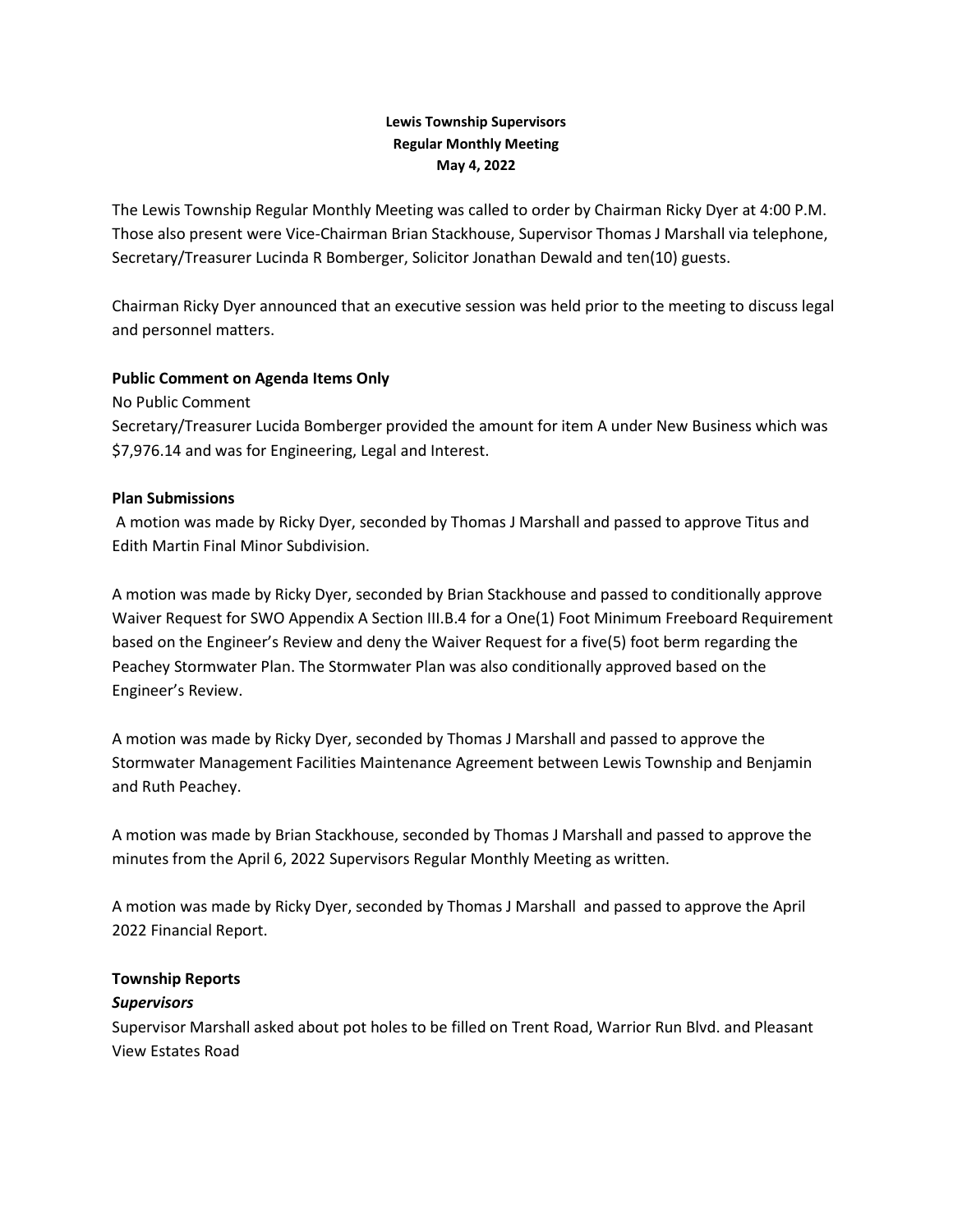Supervisor/Roadmaster Ricky Dyer reported on various work around the shop such as equipment repairs, organizing the assets to be sold on Municibid as well as cold patching and filling pot holes.

## *Secretary/Treasurer*

Secretary/Treasurer Lucinda Bomberger shared an update on the Schell & Koch Road Project. Doli Construction will be starting the work on the pump station in June. Pact One is back in drilling under the railroad and stream crossing. At this time, it will be mid-end of August for the project to be completed.

### **Old Business**

Jonathon Dewald presented a draft of a new proposed zoning ordinance to include recommendations from the Planning Commission to provide for a Village Center Zoning District and Solar Energy Systems. A motion was made by Ricky Dyer, seconded by Brian Stackhouse and passed to formally refer the new proposed zoning ordinance to the Planning Commission for review and recommendation back to the Supervisors.

#### **New Business**

A motion was made by Ricky Dyer, seconded by Thomas J Marshall and passed to approve a funds disbursement request from Pennvest for the Schell and Koch Road Sewer Project in the amount of \$7,976.14 for engineering, legal and interest costs.

A motion was made by Ricky Dyer, seconded by Brian Stackhouse and passed to approve Change Order #1 of the Schell and Koch Road Sewer Project for Pact One, LLC in the amount of \$1,500.00 for a Land Lease Agreement/Temporary Easement with the Steins.

A motion was made by Ricky Dyer, seconded by Thomas J Marshall and passed to approve an easement amendment between Lewis Township and Warrior Run School District for the MRSA Sewer Regionalization Project.

A motion was made by Ricky Dyer, seconded by Thomas J Marshall and passed to award the tar and chip bid to Russel Standard Corporation for Rovenolt Drive in the amount of \$119,949.63.

A motion was made by Ricky Dyer, seconded by Brian Stackhouse and passed to authorize advertisement of sale of assets through Municibid. The list of assets is as follows: Recycling Container: 25' L x 7' W x 42" H Recycling Container: 21.5' L x 7' W x 42" H Recycling Container: 22'4" L x 7' W x 42" H Recycling Trailor: 6' x 10' 2 Ton Chain Hoist & Roller Bearing Trolley Transmission Jack Pintle Hook/ Grinder/ Chain Backhoe Bucket: 18"